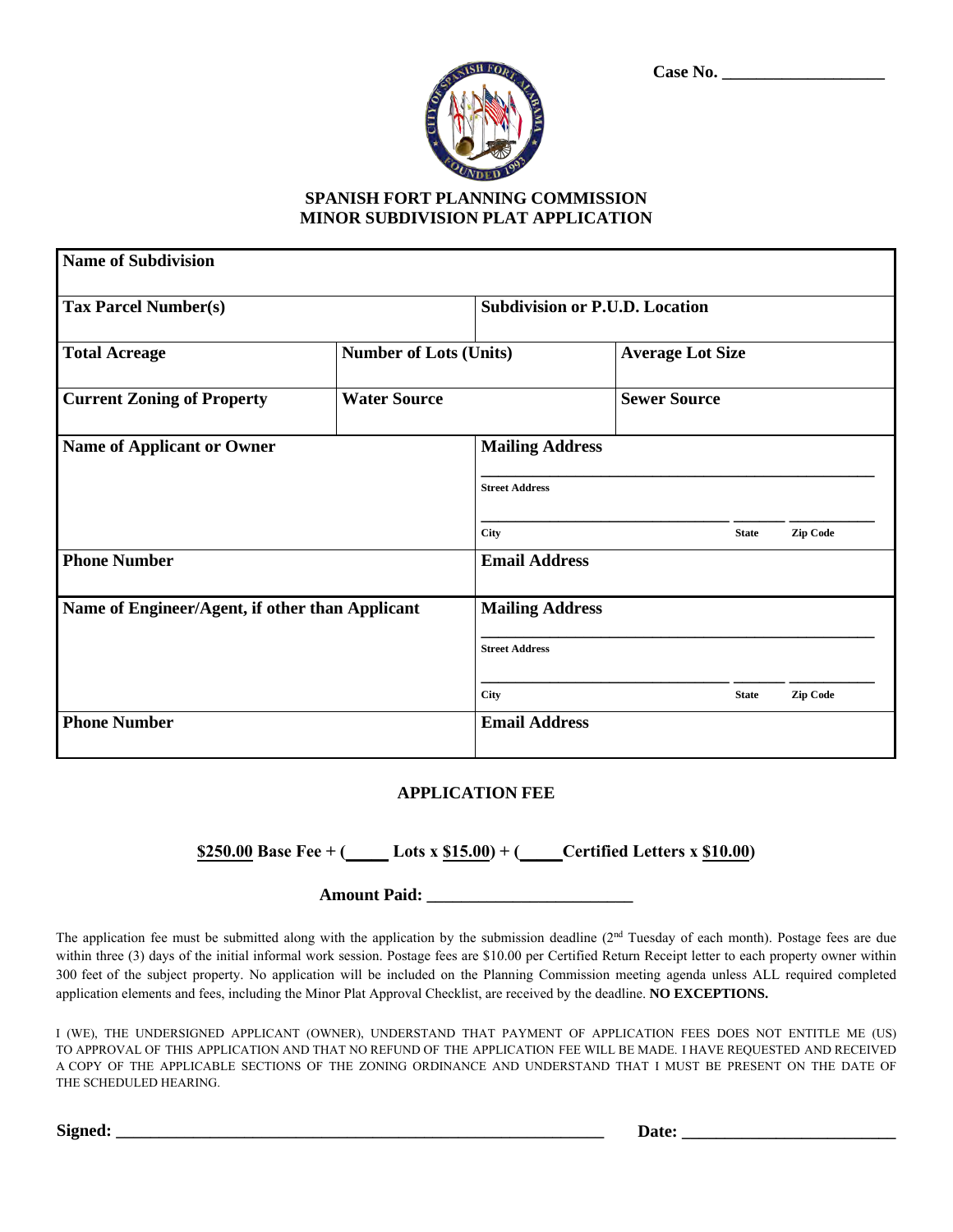| $\mathbf{o}$ |
|--------------|
|              |
| $2\pi$       |

## **SPANISH FORT PLANNING COMMISSION MINOR SUBDIVISION PLAT APPROVAL CHECKLIST**

| Name of Subdivision:                                                                                                          |  |
|-------------------------------------------------------------------------------------------------------------------------------|--|
| Name of Applicant(s): $\qquad \qquad$                                                                                         |  |
| Tax Parcel $No(s)$ :                                                                                                          |  |
| All applicable requirements in the Spanish Fort Subdivision Regulations, Article IV, Section E, Subsection 1, including but   |  |
| not limited to the following, shall be submitted no later than the <b>second Tuesday of the month</b> within two (2) years of |  |

## Preliminary Plat approval:

- 1. Completed application form, including this checklist
- 2. \_\_\_\_\_\_ All applicable fees are paid (see fee schedule)
- 3. \_\_\_\_\_\_ Legal description of the property in Microsoft Word format on **CD or Thumb Drive**
- 4. Title Policy, Opinion or Report to verify ownership
- 5. \_\_\_\_\_\_ Names and addresses of all property owners within 300 feet of subject property in Microsoft Excel format
- 6. Letters from utility companies
- 7. **Health Department approval, if applicable**
- 8. A copy of the transmittal to Baldwin County (Extra-Territorial Jurisdiction only)
- 9. Minor Plat including the following requirements:
	- a. Scale not less than  $1$  inch = 100 feet
	- b. Date, north arrow and graphic scales
	- c. Vicinity map annotated as not to scale (NTS)
	- d. Proposed name of the subdivision indicating the phase number, if applicable.
	- e. Name address and contact information of the owner(s)
	- f. \_\_\_\_\_\_ Name, address and contact information of the surveyor and design engineer
	- g. \_\_\_\_\_\_ Names of owners and zoning of adjacent properties
	- h. Diagram reflecting all proposed blocks and lots with all bearings and dimensions